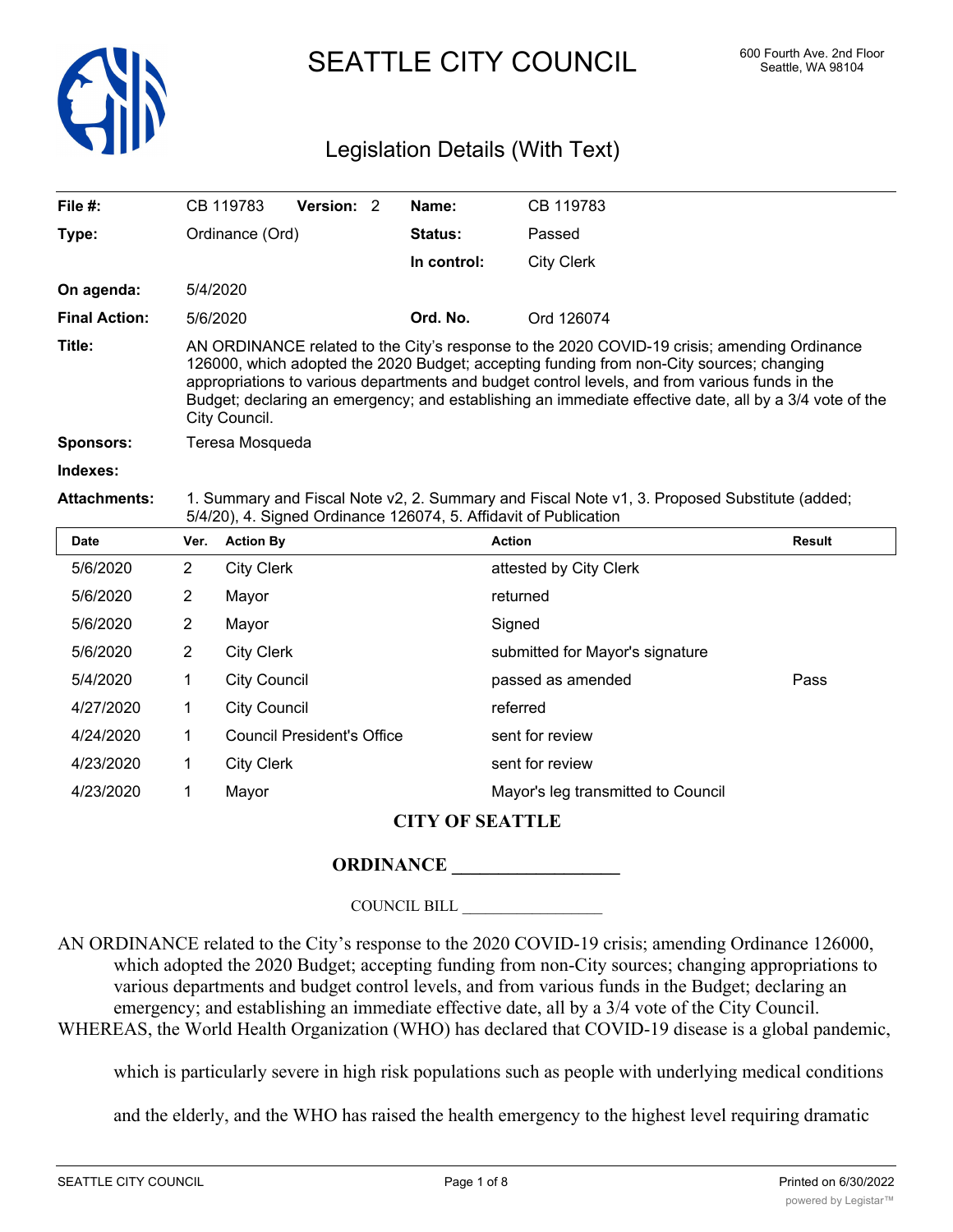interventions to disrupt the spread of this disease; and

- WHEREAS, on February 29, 2020, Governor Jay Inslee declared a statewide state of emergency in response to outbreaks of the COVID-19 disease in Washington; and
- WHEREAS, in response to outbreaks of the COVID-19 disease in Seattle, Mayor Jenny Durkan proclaimed a civil emergency exists in the City of Seattle in the Mayoral Proclamation of Civil Emergency dated March 3, 2020, modified by Resolution 31937; and
- WHEREAS, on March 23, 2020, the Governor issued a "Stay Home, Stay Healthy" order, which, combined with other measures taken to prevent the transmission of COVID-19, effectively closed many businesses in the state of Washington; and
- WHEREAS, on April 2, 2020, the Governor extended the "Stay Home, Stay Healthy" order through May 4, 2020; and
- WHEREAS, many people in Seattle are struggling with the impacts of the COVID-19 disease and the measures taken to prevent its spread, including unemployment, housing insecurity, food insecurity; and
- WHEREAS, local companies have recently reported laying off employees, experiencing substantial revenue losses, dealing with lost business due to fear and stigma, and seeing major declines in foot traffic as tens of thousands of employees are being asked to work from home; and
- WHEREAS, these impacts are being felt across all industry sectors, including retail, restaurant, hospitality, transportation, logistics, arts, and culture; and
- WHEREAS, the economic impact may have long-term, dynamic, and unpredictable local and regional consequences, necessitating the City to act and plan accordingly; and
- WHEREAS, a number of City departments have implemented immediate assistance for affected local small businesses and displaced workers; and
- WHEREAS, the City's Small Business Stabilization Fund received nearly 9,000 applications for the first 250 in available grants, demonstrating overwhelming need for continued assistance; and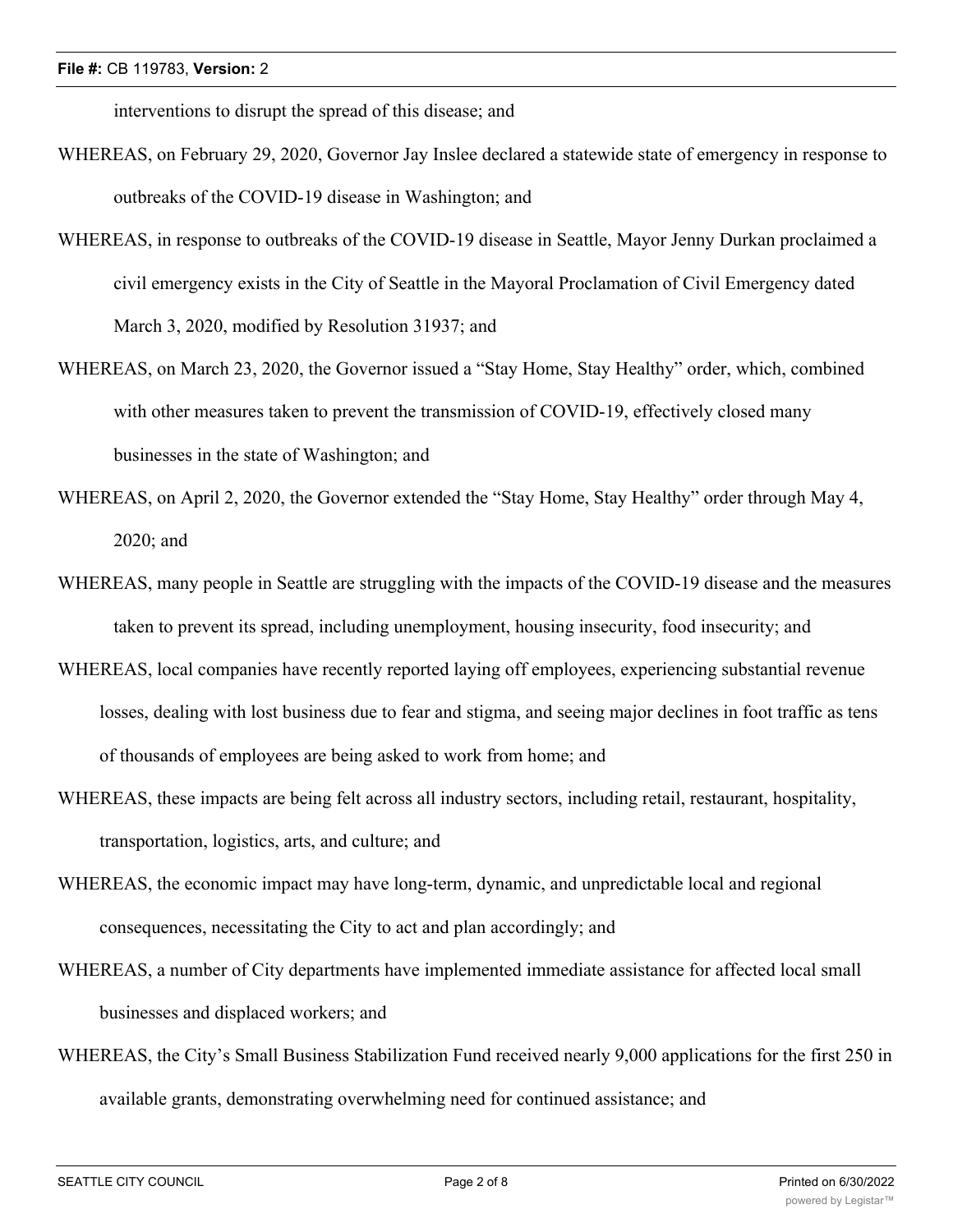WHEREAS, the Mayor and City Council wish to redirect additional City resources to aid small businesses; and

- WHEREAS, more than half of Seattle's residents are renters, and even before COVID-19, a substantial share of renters paid more than 30 percent of their income to remain stably housed; and
- WHEREAS, the global COVID-19 crisis shows that our collective health depends on people being stably housed; and
- WHEREAS, many Seattle renters are facing job loss, struggling with childcare, and dealing with other unprecedented financial burdens stemming from the global COVID-19 crisis, leaving many unable to pay rent; and
- WHEREAS, notwithstanding Governor Inslee's eviction moratorium, renters need to pay their rent to ensure long-term housing stability; and
- WHEREAS, the United Way of King County's expanded Home Base program to provide rental assistance to King County households that have lost all or part of their income due to the coronavirus pandemic, originally funded at \$5 million, including \$1 million of City resources, was oversubscribed within days of its creation, further evidencing the impact of the immediate rental crisis; and
- WHEREAS, on January 25, 2019, a point in time count enumerated more than 7,700 persons experiencing homelessness in Seattle; and
- WHEREAS, among those persons experiencing homelessness, over 3,500 were unsheltered; and
- WHEREAS, 70 percent of persons experiencing homelessness across King County find shelter and services in Seattle; and
- WHEREAS, the Centers for Disease Control (CDC) has published its Interim Guidance on responding to COVID-19 among people experiencing homelessness that suggests a variety of responses and preventive measures to limit the spread of the virus among this extremely vulnerable population; and
- WHEREAS, both the CDC and Seattle King County Public Health recommend ensuring social distancing by maintaining at least 6 feet of distance between persons sleeping sheltered and unsheltered; and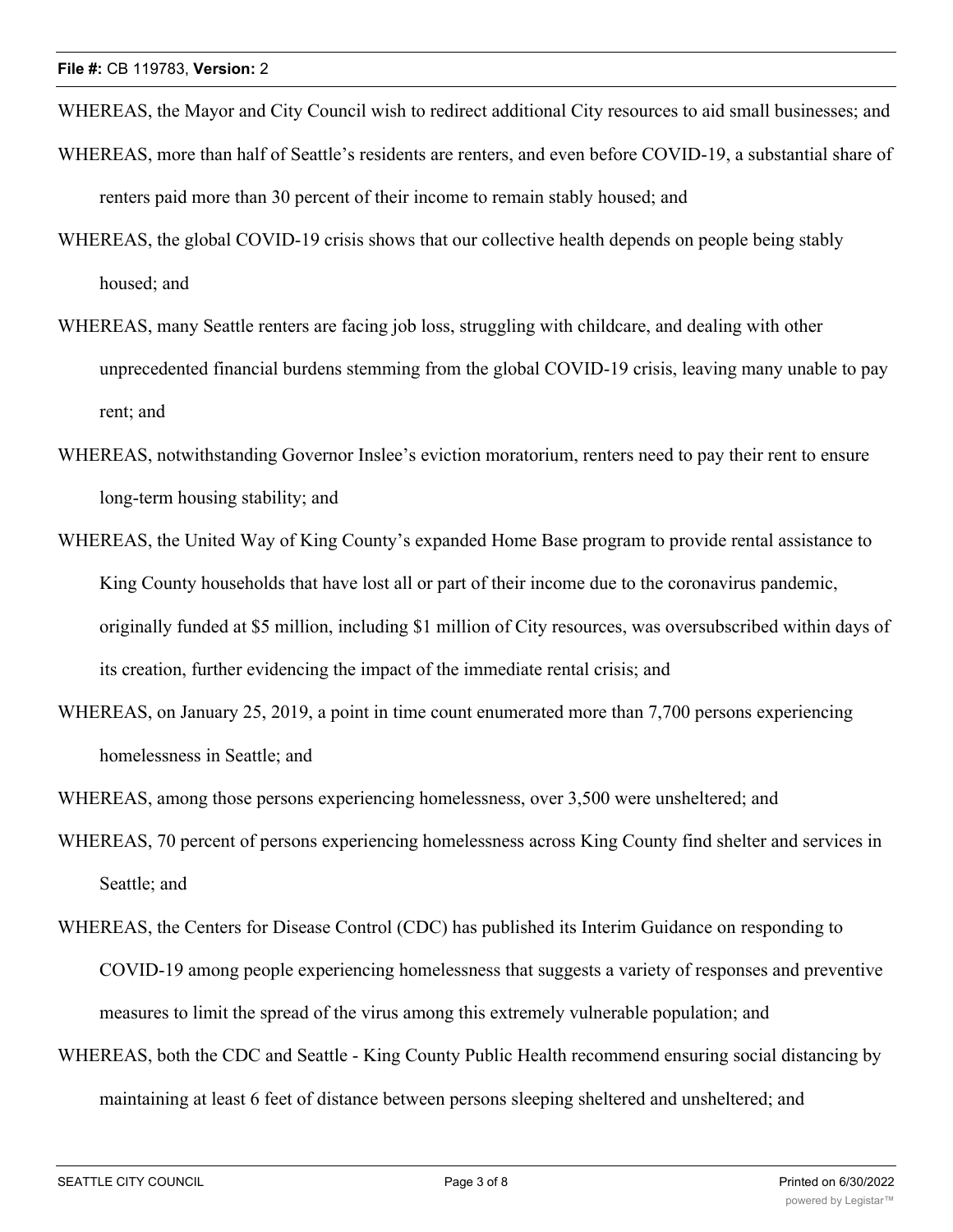- WHEREAS, existing shelters that cannot meet the social distance minimum should be de-concentrated through redistribution of clients to alternate shelters, requiring The City of Seattle to invest in 450 new temporary shelter beds across the city; and
- WHEREAS, there is insufficient shelter capacity to offer beds to every person sleeping outside and the City is aligned with the CDC recommendation against dispersion of encampments as that can contribute to the spread of the virus through social contact, thus requiring the City to increase access to hygiene facilities, toilets, handwashing, and showers by placing portable units across the City; and
- WHEREAS, the most effective response to homelessness is a combination of poverty alleviation through safety net programs such as food banks, job training, and health care access; prevention of housing loss through employment assistance and education, rent support, and connection to appropriate supportive services; and immediate response to homelessness through ready access to shelter and health services, especially behavioral health care, and rapid connection to housing with short- or long-term financial support; NOW, THEREFORE,

### **BE IT ORDAINED BY THE CITY OF SEATTLE AS FOLLOWS:**

Section 1. The City Council finds and declares that:

A. On February 29, 2020, Governor Inslee proclaimed a State of Emergency for all counties throughout the State of Washington as a result of the confirmed person-to-person spread of COVID-19 in Washington State.

B. The COVID-19 disease, caused by a virus that spreads easily from person to person and which may cause serious injury and death, has spread throughout King County and the City of Seattle.

C. On March 3, 2020, Mayor Durkan issued a Proclamation of Civil Emergency declaring a civil emergency within the City of Seattle based on the confirmed spread of COVID-19 in King County and resulting deaths.

D. In recognition of the danger that hospitals may become overwhelmed with COVID-19 patients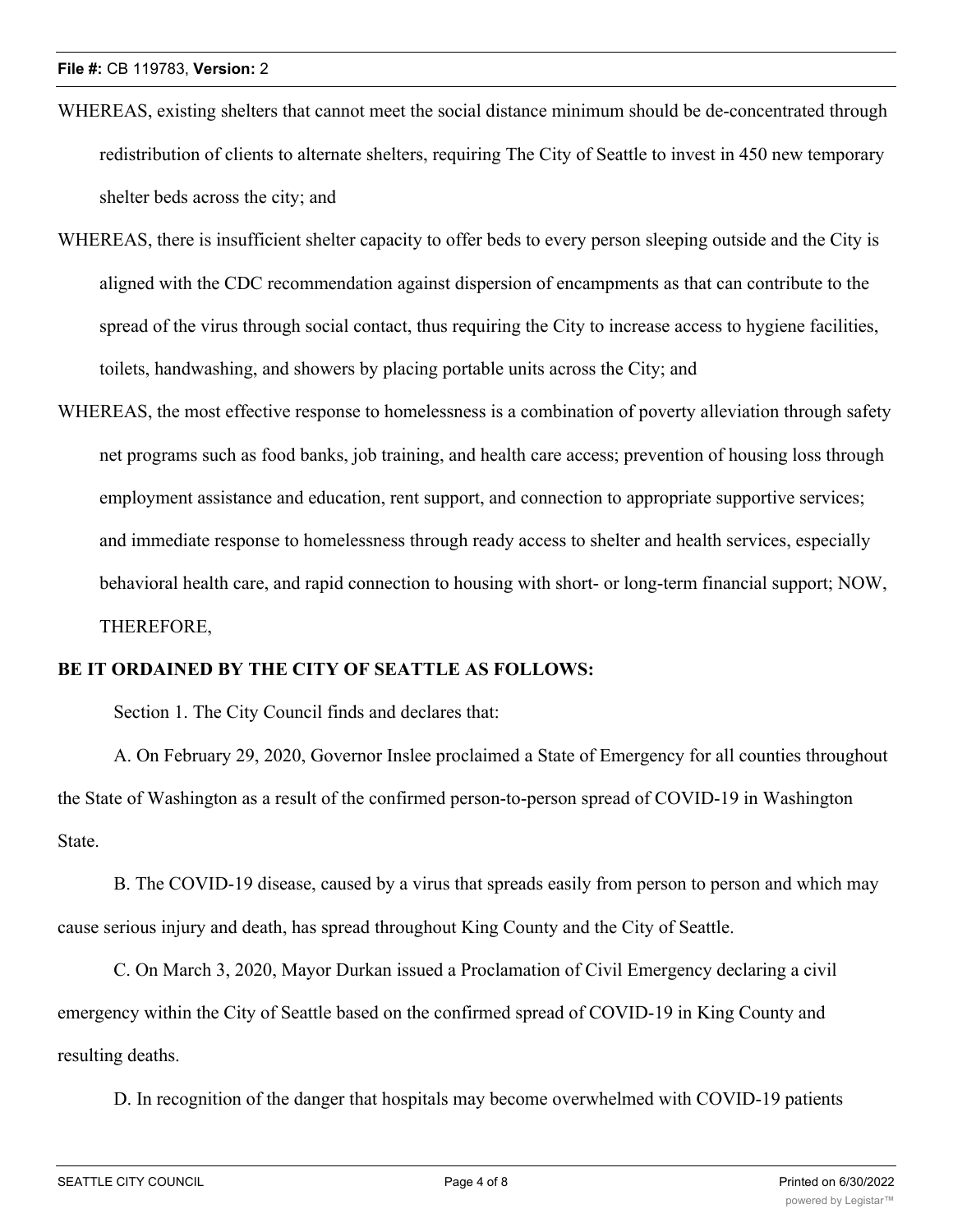#### **File #:** CB 119783, **Version:** 2

unless the spread of the disease is slowed, on March 23, 2020, Governor Inslee imposed a stay-home order throughout Washington State prohibiting all people in the State from leaving their homes or participating in gatherings with only limited exceptions for participating in essential activities or essential business services. As of April 23, 2020, that order is in effect through May 4, 2020.

E. In addition to the paramount public health concerns, the spread of COVID-19 and the necessary measures taken to reduce that spread are causing and will continue to cause severe economic dislocation in the State of Washington, King County, and the City of Seattle. On March 26, it was announced that over 133,000 Washington residents filed for jobless benefits the previous week - nine times greater than a week earlier and five times greater than in any week during the Great Recession. Indeed, the velocity of jobless claims is the greatest since the 1930s - even before the effect of Governor Inslee's stay-at-home order is fully felt. In addition, governments at all levels, including The City of Seattle, face major reductions in tax revenues even as they face major new emergency expenditures to combat the pandemic.

F. The United States federal government has taken a number of steps to mitigate the impacts of the COVID-19 pandemic on people, organizations and businesses, including passing the Coronavirus Aid, Relief, and Economic Security (CARES) Act in March 2020, which added federal appropriations to programs used by The City of Seattle.

G. The State of Washington has also taken a number of steps to mitigate the impacts of the COVID-19 pandemic on people, organizations, and businesses of Washington, including passing a COVID-19 relief bill in March 2020, which added state appropriations to programs used by The City of Seattle.

H. The quick acceptance and appropriation of these newly available funds is crucial to mitigating the impacts of COVID-19 on The City of Seattle and the people and organizations it serves.

I. The City Council determines that the foregoing creates an emergency justifying adoption of the ordinance without a pre-adoption public hearing and justifying making the ordinance immediately effective. Holding a public hearing and following the normal rules for the ordinance becoming effective (e.g. after 30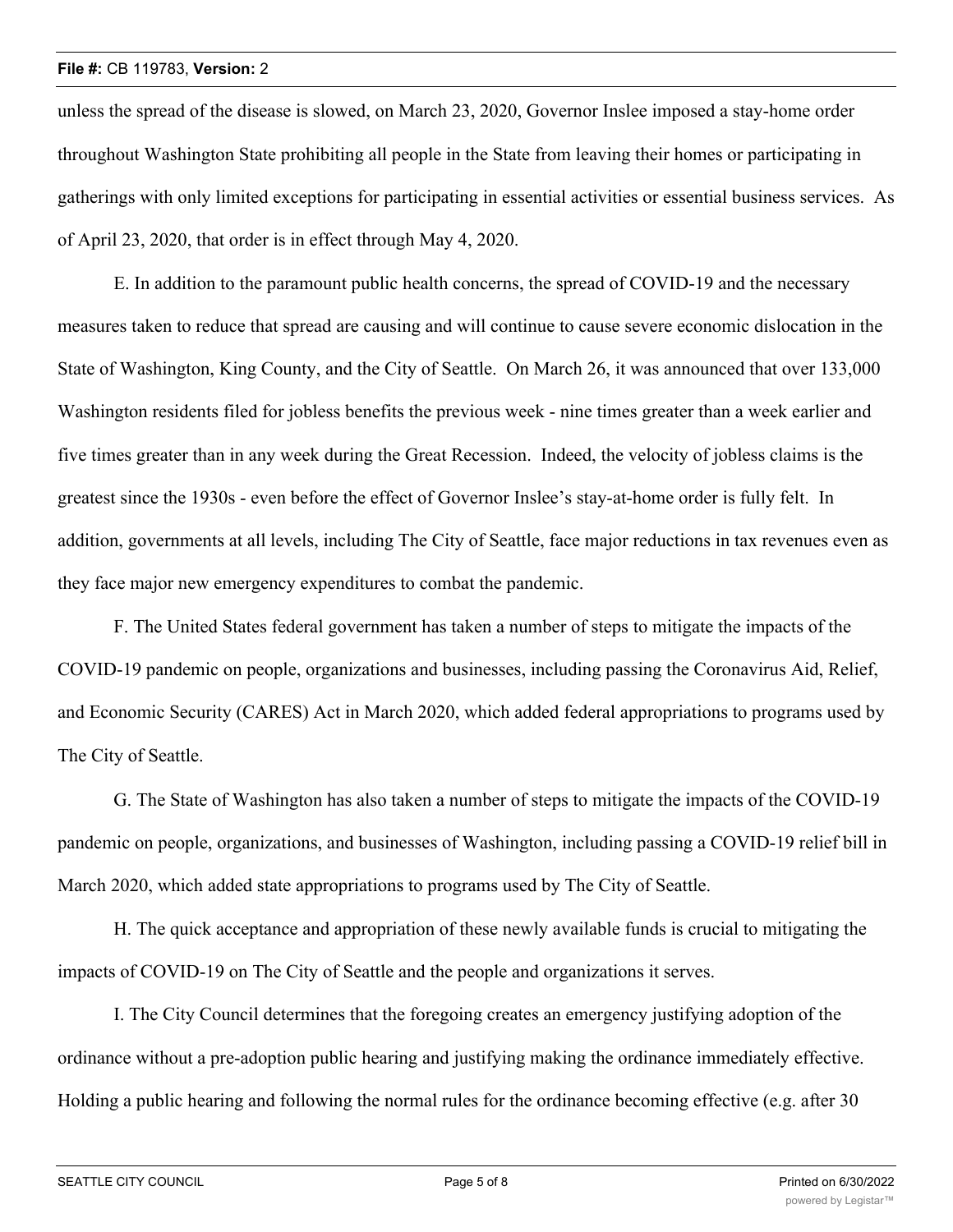days) would delay the proposed changes for over one month. This would stymie the City's and region's recovery from the COVID-19 emergency.

Section 2. The Mayor or the Mayor's designee, the Human Services Director, the Director of the Office of Housing, and the Director of the Office of Economic Development are authorized to accept the following non-City funding from the grantors listed below; and to execute, deliver, and perform, on behalf of The City of Seattle, agreements for the purposes described below. The funds, when received, shall be deposited in the receiving funds identified below to support the appropriations in Section 3 of this ordinance.

|                  | <b>Item Department</b> | Grantor                         | Purpose                                     | Fund            | Amount      |
|------------------|------------------------|---------------------------------|---------------------------------------------|-----------------|-------------|
| 2.1              | Human                  | U.S. Department of              | Rental assistance, eviction                 | Human           | \$2,829,807 |
|                  | Services               | Housing and Urban               | prevention, shelter                         | Services        |             |
|                  | Department             | Development -                   | redistribution, and food service            | Fund            |             |
|                  |                        | Emergency Solutions at shelters |                                             | (16200)         |             |
|                  |                        | Grants                          |                                             |                 |             |
| $2.\overline{2}$ | Human                  | U.S. Department of              | Housing options for low-                    | Human           | \$426,340   |
|                  | Services               | Housing and Urban               | income persons diagnosed with               | <b>Services</b> |             |
|                  | Department             | Development -                   | HIV/AIDS who require                        | Fund            |             |
|                  |                        | Housing                         | assistance in maintaining or                | (16200)         |             |
|                  |                        | Opportunities for               | acquiring appropriate affordable            |                 |             |
|                  |                        | Persons with AIDS               | permanent housing                           |                 |             |
|                  |                        | (HOPWA) Program                 |                                             |                 |             |
| 2.3              | Human                  | U.S. Department of              | Food delivery programs,                     | Human           | \$4,983,977 |
|                  | Services               | Health and Human                | including to individuals at                 | Services        |             |
|                  | Department             | Services - Older                | Permanent Supportive Housing                | Fund            |             |
|                  |                        | Americans Act Grant (PSH)       |                                             | (16200)         |             |
| 2.4              | Human                  | Medicare Title XIX              | Additional capacity for                     | Human           | \$146,669   |
|                  | Services               |                                 | expedited Medicaid Long Term Services       |                 |             |
|                  | Department             |                                 | Services and Supports (LTSS)                | Fund            |             |
|                  |                        |                                 | initial assessments, which assist $(16200)$ |                 |             |
|                  |                        |                                 | with hospital patients                      |                 |             |
|                  |                        |                                 | 'transitions to another care                |                 |             |
|                  |                        |                                 | setting                                     |                 |             |
| 2.5              | Human                  | Community                       |                                             | Human           | \$1,410,045 |
|                  | Services               | Development Block               |                                             | Services        |             |
|                  | Department             | Grant                           |                                             | Fund            |             |
|                  |                        |                                 |                                             | (16200)         |             |
| 2.6              | Human                  | Community                       | Homelessness prevention and                 | Human           | \$1,410,050 |
|                  | Services               | Development Block               | rental assistance                           | Services        |             |
|                  | Department             | Grant                           |                                             | Fund            |             |
|                  |                        |                                 |                                             | (16200)         |             |

Community of the Community of the Community of the Community of the Community of the Community of the Community

Low-

\$1,410,045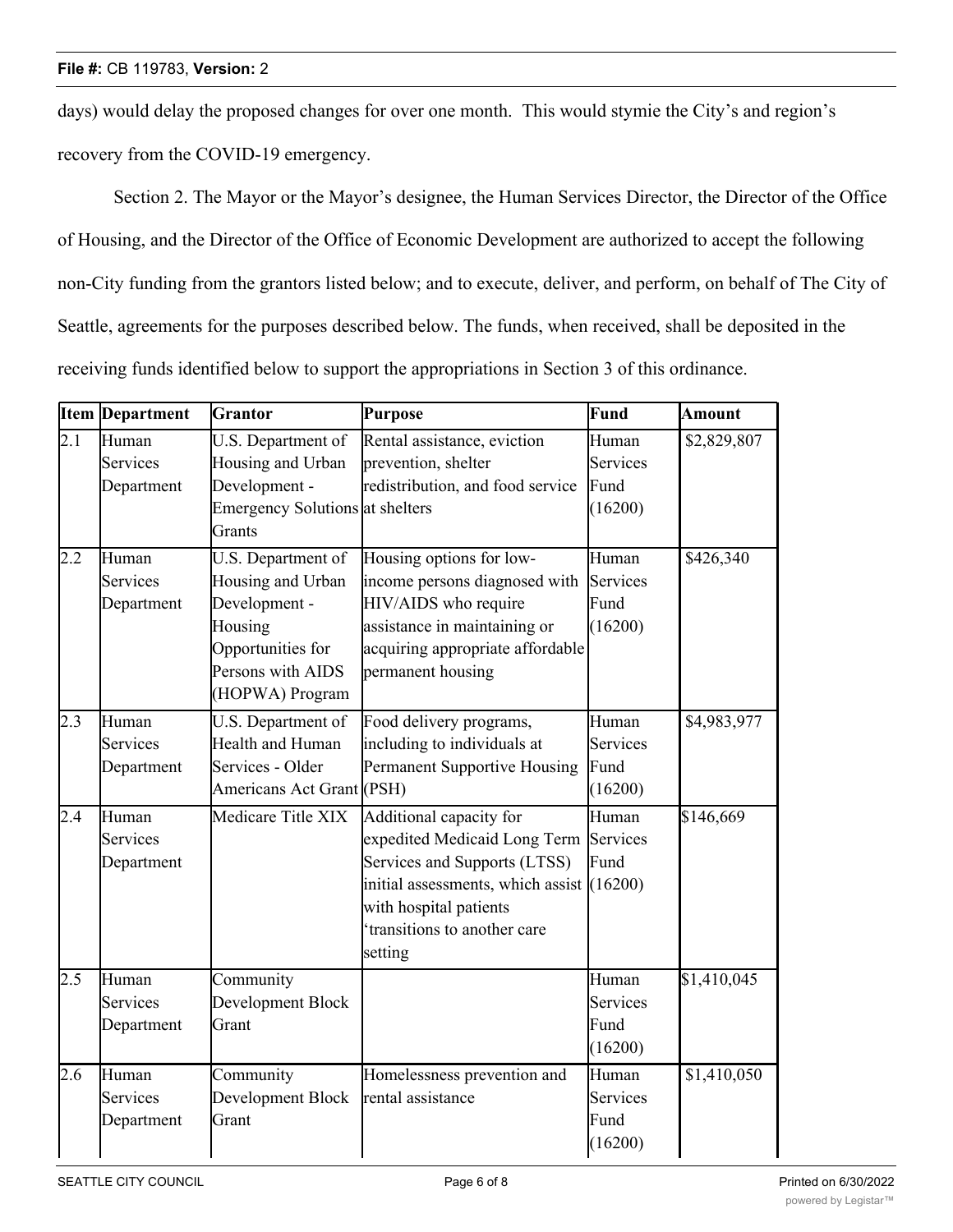**File #: CB 119783, Version: 2** 

| 2.7          | Executive    | Community         | Building Stability Fund (rental     | $Low-$        | \$1,410,045  |
|--------------|--------------|-------------------|-------------------------------------|---------------|--------------|
|              | (Office of   | Development Block | assistance)                         | <b>Income</b> |              |
|              | Housing)     | Grant             |                                     | Housing       |              |
|              |              |                   |                                     | Fund          |              |
|              |              |                   |                                     | (16400)       |              |
| 2.8          | Executive    | Community         | <b>Small Business Stabilization</b> | General       | \$1,410,045  |
|              | (Office of   | Development Block | Fund                                | Fund          |              |
|              | Economic     | Grant             |                                     | (00100)       |              |
|              | Development) |                   |                                     |               |              |
| <b>Total</b> |              |                   |                                     |               | \$14,026,978 |

Section 3. Contingent upon the execution of the grant or other funding agreement authorized in Section 2, the appropriations for the following items in the 2020 Budget are increased from the funds shown, as

follows:

|              | <b>Item Department</b>                        | Fund                               | <b>Budget Summary Level/</b><br><b>BCL Code</b>       | <b>Amount</b> |
|--------------|-----------------------------------------------|------------------------------------|-------------------------------------------------------|---------------|
| 3.1          | Human Services Department Human Services Fund | (16200)                            | <b>Addressing Homelessness</b><br>(BO-HS-H3000)       | \$2,829,807   |
| 3.2          | Human Services Department Human Services Fund | (16200)                            | Addressing Homelessness<br>(BO-HS-H3000)              | \$426,340     |
| 3.3          | Human Services Department Human Services Fund | (16200)                            | Supporting Affordability &<br>Livability (BO-HS-1000) | \$3,688,563   |
| 3.4          | Human Services Department Human Services Fund | (16200)                            | Promoting Healthy Aging<br>(BO-HS-H6000)              | \$1,295,414   |
| 3.5          | Human Services Department Human Services Fund | (16200)                            | Promoting Healthy Aging<br>(BO-HS-H6000)              | \$146,669     |
| 3.6          | Human Services Department Human Services Fund | (16200)                            | Addressing Homelessness<br>(BO-HS-H3000)              | \$1,410,050   |
| 3.7          | Executive (Office of<br>Housing)              | Low-Income Housing<br>Fund (16400) | Multifamily Housing (BO-<br>HU-3000)                  | \$1,410,045   |
| 3.8          | Executive (Office of<br>Economic Development) | General Fund (00100)               | Business Services (BO-ED-<br>X1D00                    | \$1,410,045   |
| <b>Total</b> |                                               |                                    |                                                       | \$12,616,933  |

Unspent funds so appropriated shall carry forward to subsequent fiscal years until they are exhausted or

abandoned by ordinance.

Section 4. Based on the findings of fact set forth in Section 1 of this ordinance, the Council finds and